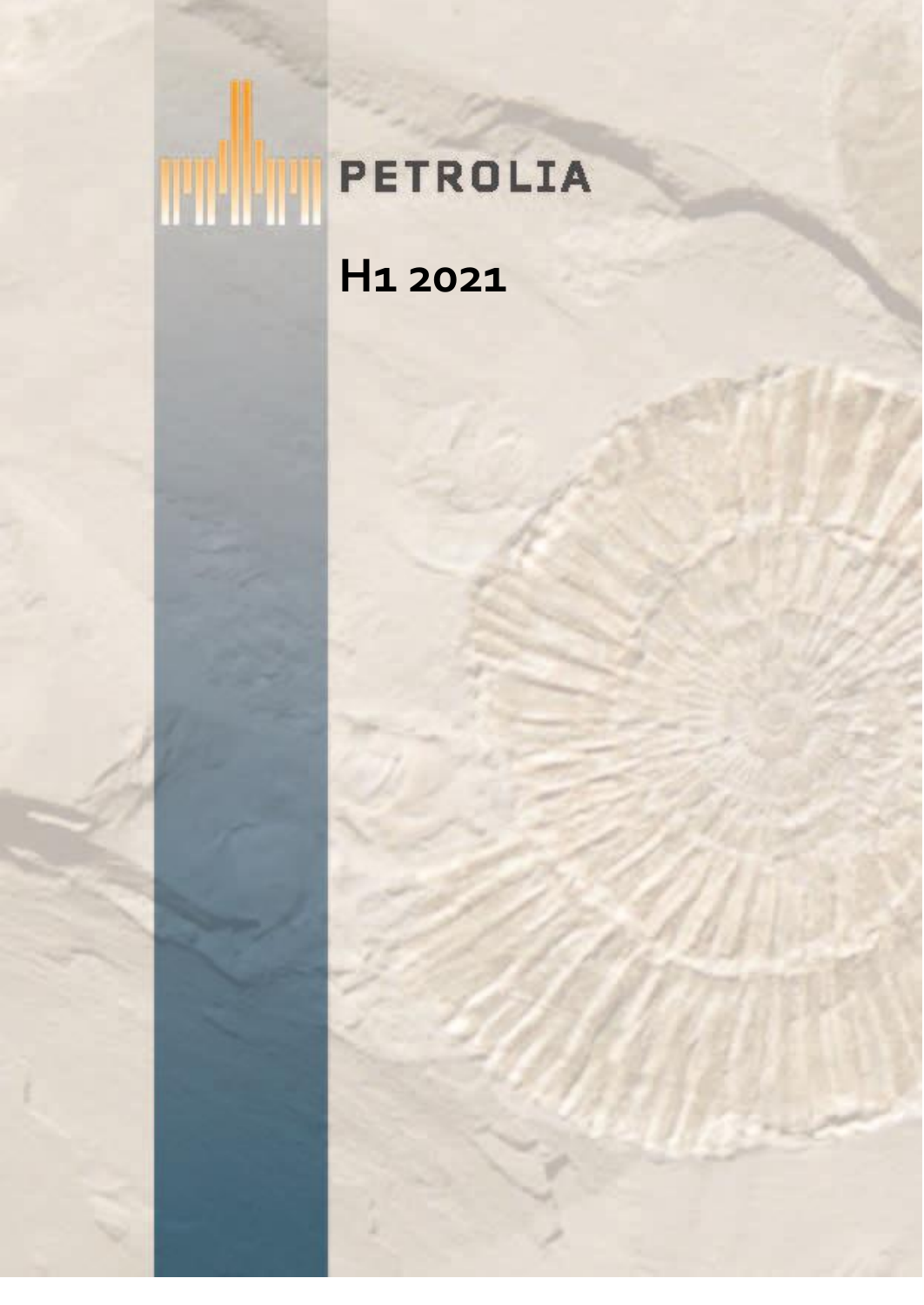## **PETROLIA SE ('the Company' or 'the Group') financial report for first half-year ended 30 June 2021:**

#### **Financial results**

- Revenue was USD 23.5 million in H1 2021 compared to USD 22.3 million in H1 2020.
- Total comprehensive income of USD 1.6 million in H1 2021 compared to a total comprehensive loss of USD 2.1 million in H1 2020.
- EBITDA of USD 7.4 million in H1 2021 compared to USD 5.7 million in H1 2020.
- Cash generated from operations of USD 5.1 million in H1 2021 compared to USD 6.5 in H1 2020.
- Loss from associated companies was USD 1.2 million in H1 2021 compared to a loss of USD 0.7 million in H1 2020.
- Shareholders' equity as at 30 June 2021 was USD 0.72 per share compared to USD 0.69 per share in H2 2020. Share price was NOK 8.46, or USD 0.99 at an exchange rate of NOK/USD of 0.1168 compared to Share price of NOK 8.40, or USD 0.98 at an exchange rate of USD/NOK 0.1172 in H2 2020.
- Earnings was USD 1.57 (cents) per share in H1 2021 compared to a loss of USD 4.65 (cents) per share in H1 2020.
- Covid-19 pandemic continued to depress the oil price in 2021, although prices currently are back to the level prior to the pandemic.
- High focus on cost control continues.

## **Key figures – Alternative Performance Measures**

In reporting financial information, the Group is using Alternative Performance Measures (APMs).

| All figures in USD (million)                     | H <sub>1</sub> 2021 | H <sub>1</sub> 2020 |
|--------------------------------------------------|---------------------|---------------------|
| Operating revenue                                | 23.5                | 22.3                |
| <b>EBITDA</b>                                    | 7.4                 | 5.7                 |
| Total comprehensive income/(loss) for the period | 1.6                 | $-2.1$              |
| Earnings/(loss) per share in USD (cents)         | 1.57                | $-4.65$             |
| Total equity per share in USD                    | 0.72                | 0.69                |

#### **Operating Revenues**

Is the revenue that a company generates from its primary business activities.

#### **EBITDA**

EBITDA is operating result before interest, tax, depreciation and amortisation.

The EBITDA is primarily used to measure the company's operational performance by removing the cost of debt financing, taxes and non-cash elements such as depreciation and amortisation.

#### **Total comprehensive (loss) /income for the year**

Net Income (Loss) + / - Other Comprehensive Income (Other Comprehensive Loss).

#### **Earnings Per Share**

Earnings per share (EPS) is calculated as profit /loss (before other comprehensive income) allocated to the majority divided by the outstanding shares of its common stock. (928 / 59,133,786 = 1.57 cent for the period ended 30.06.2021, -2,750/59,133,786= -4.65 cent for the period ended 30.06.2020)

The resulting number serves as an indicator of a company's profitability.

#### **Equity Ratio**

Shareholder equity ratio, expressed as a percentage, is calculated by dividing total shareholders' equity by the total assets of the Company.

#### **Book value of Shareholders' equity per share**

Book value of shareholders' equity per share is the ratio of equity available to common shareholders divided by the average number of outstanding (issued) shares.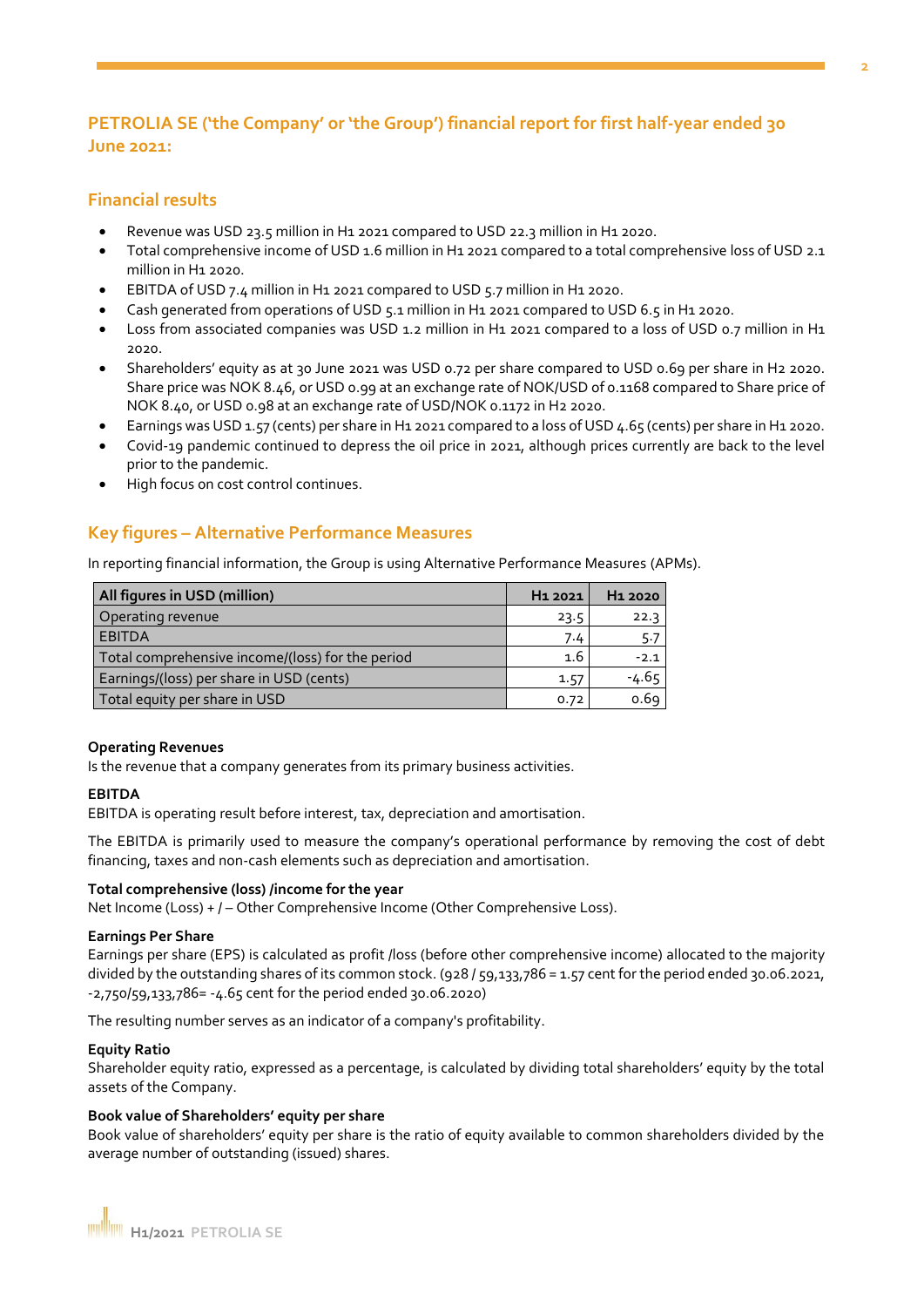#### **Financial information**

The Covid-19 pandemic continues to cause uncertainty, however, the oil prices have improved during the period and are now back at similar levels as those prior to the pandemic. Activity is thus slowly increasing.

#### Profit and loss for the first half of 2021 compared to the first half of 2020

Total revenue was USD 23.5 million compared to USD 22.3 million in 2020. Operating expenses were USD 16.7 million compared to USD 15.6 million in 2020. EBITDA was USD 7.4 million compared to USD 5.7 million in 2020. The improvement is primarily due to a reversal of impairments of USD 0.7 million in 2021 compared to impairments of USD 1.0 in 2020.

Depreciation was USD 4.2 million in 2021 compared to USD 4.1 million in 2020. Operating profit was USD 3.3 million compared to a profit of USD 1.6 million in 2020. Result from associated company was a loss of USD 1.2 million compared to a loss of USD 0.7 million in 2020. Net financial cost was USD 0.5 million compared to a cost of USD 3.2 million in 2020.

The net result after tax was a profit of USD 1.1 million compared to a loss of USD 2.9 million in 2020. Total comprehensive income was USD 1.6 million compared to a loss of USD 2.1 million in 2020.

#### Cash flow for the first half year of 2021 compared to the first half year of 2020

Cash flow from operations was USD 5.1 million in 2021, compared to USD 6.5 million in 2020. Cash outflow from investments in 2021 was USD 2.5 million compared to a cash outflow of USD 1.2 million in 2020. Cash outflow from financing activities in 2021 was USD 1.7 million compared to a cash outflow of USD 1.2 million in 2020.

Free cash as at 30 June 2021 was USD 16.7 million compared to USD 15.9 million as at 31 December 2020.

#### Statement of financial position

As at 30 June 2021, total assets amounted to USD 72.3 million (2020: USD 71.4 million). Investment in OilService equipment had a book value of USD 14.0 million (2020: USD 14.8 million), investment in land rigs had a book value of USD 1.7 million (2020: USD 1.9 million), investment in right of use assets had a book value of USD 13.7 million (2020: USD 12.0 million), investment in listed shares had a book value of USD 0.1 million (2020: USD 0.1 million) and total cash was USD 16.8 million (2020: USD 16.2 million).

As at 30 June 2021, net interest-bearing bond loans amounted to USD 4.6 million (2020: USD 4.6 million). The Group holds Borrower's Bonds (bonds owned by the borrower) of USD 14.9 million (2020: USD 14.9 million). Total bond loan is USD 19.5 million (2020: USD 19.5 million). In addition, there were leasing liabilities for OilService equipment and offices of USD 13.8 million (2020: USD 12.4 million).

Total equity was USD 42.4 million as at 30 June 2021 (2020: USD 40.9 million), including a minority interest of USD 1.8 million (2020: USD 1.5 million). Book value of equity per share was USD 0.72 as at 30 June 2021, (2020: USD 0.69) including minority interest of USD 0.03 per share (2020: USD 0.03).

#### Share information

As at 30 June 2021, the total number of shares outstanding in Petrolia SE was 59,133,786 (2020: 59,133,786), each with a par value of USD 0.10 (2020: USD 0.10). The Company has no outstanding or authorised stock options, warrants or convertible debt. As at 30 June 2021, the Company held no treasury shares.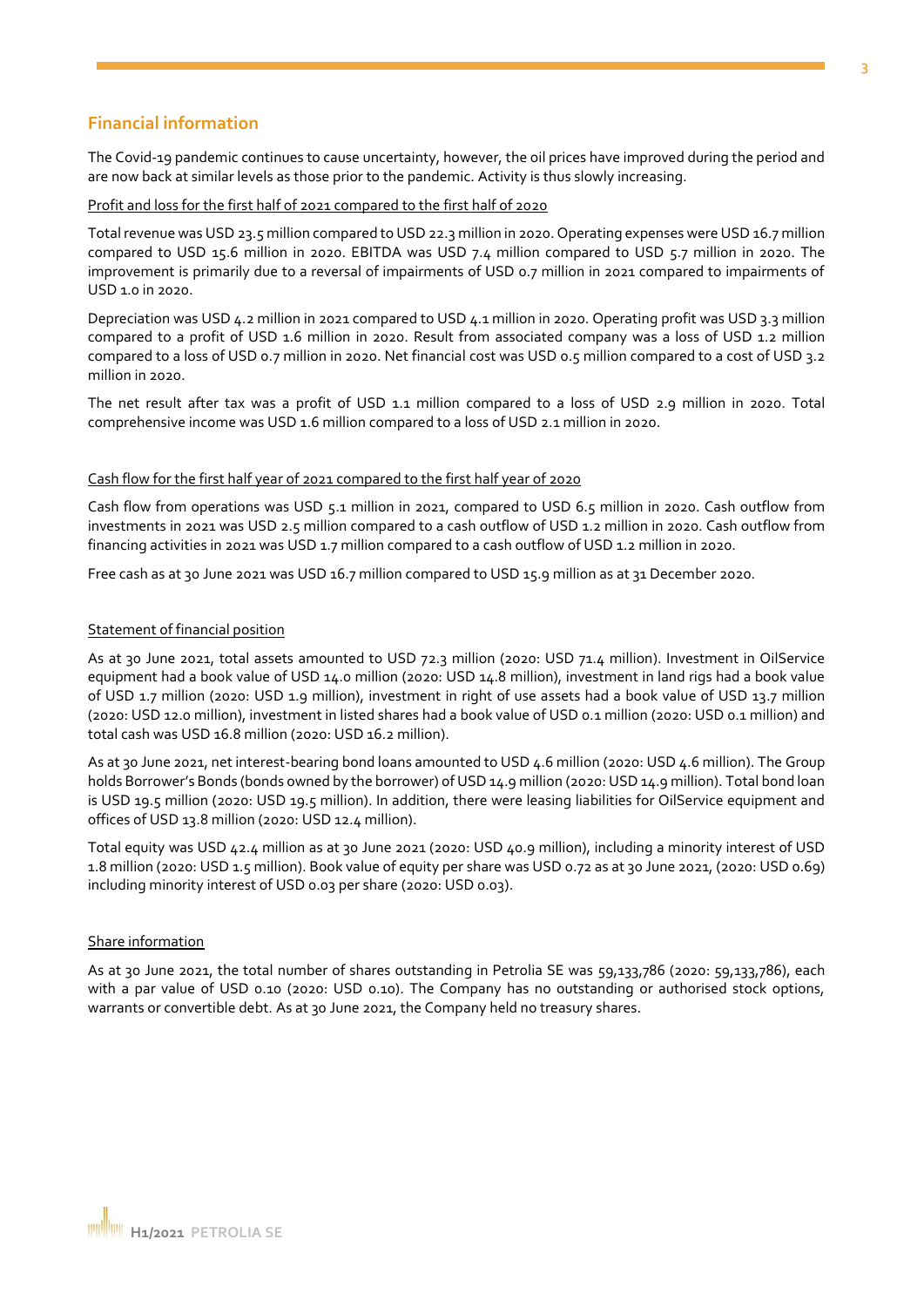#### **4**

#### **Operational development, market and outlook**

#### **E&P division**

Within the E&P division, the 49.9% owned associated company Petrolia NOCO AS ('Petrolia NOCO') is actively developing its licence portfolio. It has established a cost efficient, robust and scalable business model and aims to change the traditional license partnership model from an organisation consisting of different partners to one collaborative team — sharing openly and transparently instead of selectively. All this, with the shared objective of creating more value for the next generation.

Temporary COVID-19 measures to the petroleum tax law have reduced the Company's need for funding and allowed a higher level of activity.

Petrolia NOCO actively pursues farm-in and farm-out opportunities and participate in upcoming APA rounds. The company has a 0.825% working interest in the Flyndre unit and a 4.35% working interest in the Enoch unit and a small volume of production. The company now has a total of eleven licences, two of which as operator.

The company reported its first commercial oil discovery in 2020. The Dugong discovery in PL 882 was reported to be between 40 – 108 million barrels of oil equivalent, following a successful appraisal well in the first quarter of 2021. The Dugong partners plan to drill an exploration well in the licence in the third quarter of 2021, targeting the Dugong Tail prospect and if successful, one additional prospect "Shamu" might be drilled in the fourth quarter of 2021. Petrolia NOCO owns 20% in PL 882 and 30% in the adjacent licenses PL 992 and PL 994, which hold interesting prospectivity. PL 1106 (20%) and PL 1107 (30%) awarded in January 2021 are located in the same area.

As operator, Petrolia NOCO has successfully matured the Molaris prospect in PL 933 into a positive drill decision and as planned, Equinor took over as operator of the license in 2020. The license is currently evaluating new information relevant for the Molaris prospect. Consequently, the license will be unable to utilize the allocated rig slot for drilling the well in H2 2021 and the well timing has been put on hold.

#### **OilService division**

Since the oil price collapsed in March 2020 due to Covid-19 and subsequent drop in demand for oil, many oil companies reduced their activity. This adversely impacted the division in many of the locations of operation. However, during first half year of 2021 we have seen a gradual recovery where activity in the oil & gas sector has increased in line with the oil price having stabilized at a higher level than in 2020.

Cost cutting initiatives were rapidly implemented in 2020. A slight increase in costs is seen in 2021 as the number of employees is increasing in line with higher activity. The costs are however carefully monitored and controlled.

In Norway, the oil service activity has continued to increase during the first half of 2021 and is now back to a normal level. Expectations are that it will stay at this level during the rest of the year.

Overall, the Board expects activity to remain at the current level in most regions. The Board considers that the oil industry will be volatile in the foreseeable future due to fluctuations in oil prices caused by oversupply of oil, reduced economic growth and the ongoing pandemic. The market is expected to be very competitive and margins will remain under pressure.

The Oilservice division owns and operates two land rigs in Iraq and also provides drilling contracting services by using a hired-in land rig. The rig activity is expected to increase in the second half of the year. The rigs are offered and operated in conjunction with other services provided by the division, giving increased revenues.

Through its subsidiary,  $CO<sub>2</sub>$  Management AS, the Group is reviewing ways of reducing emissions of  $CO<sub>2</sub>$  in various industries.

#### **Related party transactions**

In H1 2021 NOK 20 million of the loan from Petrolia AS to Petrolia NOCO AS has been repaid and the balance as at 30 June 2021 was NOK 34.75 million.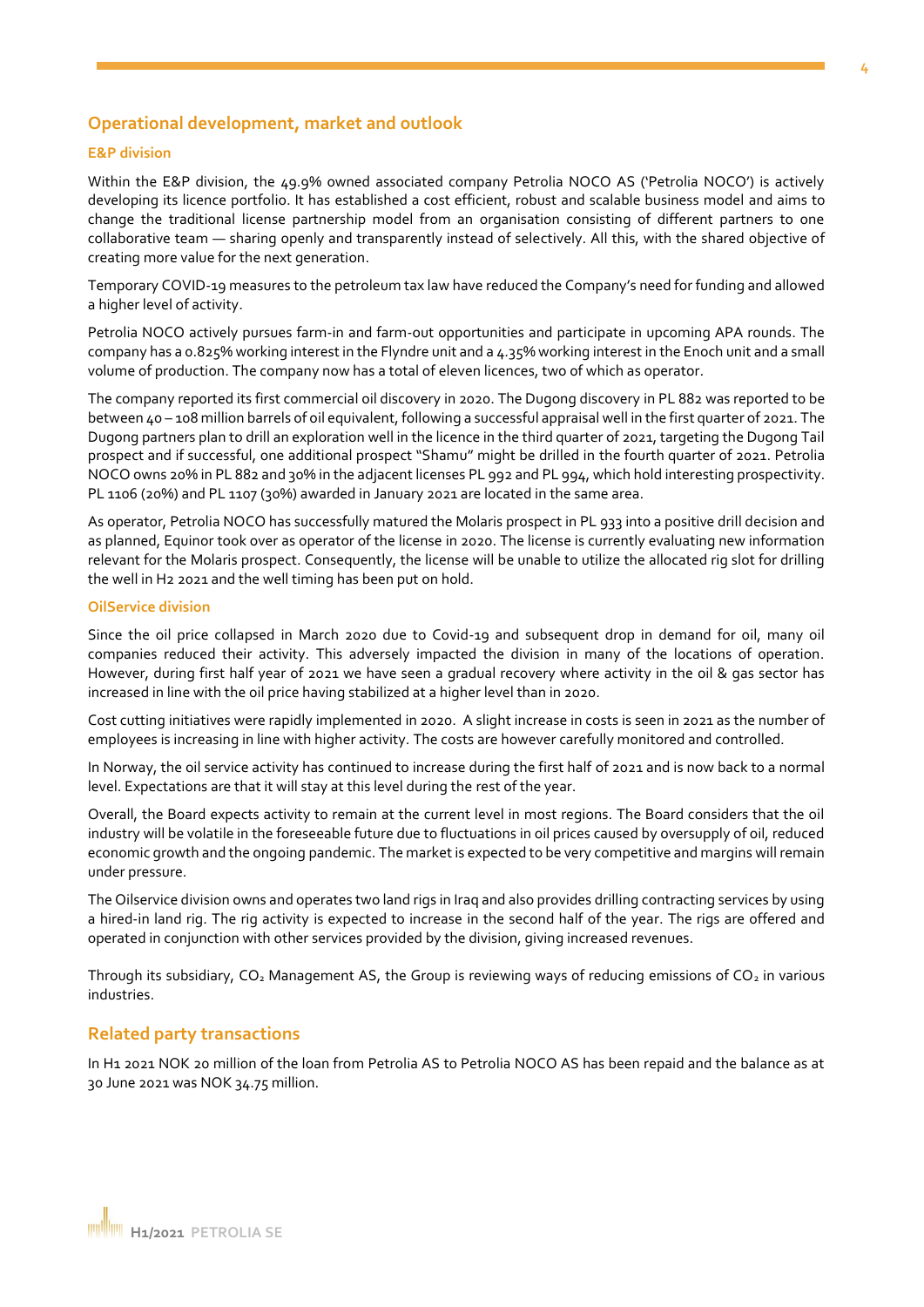#### **About the Group**

#### E&P division:

#### Petrolia NOCO AS (Associate Company):

Petrolia NOCO seeks to maximise field potential through innovative exploration in mature areas of the Norwegian Continental Shelf ('NCS'), leveraging on the extensive industry experience of its management team and a new young and dynamic technical team.

Petrolia NOCO currently holds 11 licences on the NCS including two operatorships. The Group directly and indirectly holds 49.9% of the share capital of Petrolia NOCO and is the main shareholder. The shares are registered in the Norwegian Central Securities Depository ("Verdipapirsentralen", VPS) with ISIN: NO0010844301. The shares are registered with ticker "PNO" on the NOTC (www.notc.no), a market place for unlisted shares.

OilService division: The Group´s involvement in oilfield services began with the acquisition of Independent Oil Tools AS in 2007. Total investment in equipment has subsequently exceeded USD 310 million. The present book value of the equipment is USD 14.0 million. The investments were largely financed by the Group. In addition, financial leases of more than USD 40 million were obtained and repaid. The division has developed into a well-respected, international equipment rental and oil service group with global presence. This division owns two land rigs, drill pipes, test strings & tubing, handling and auxiliary tools and pressure control equipment for onshore and offshore activities. In addition, the division provides associated services such as tubular running services, fishing services, land drilling and work-over services.

The OilService division benefits from an excellent track record of availability, technical compliance, experience and performance. It has a well-established, large, international client base, including a portfolio of contracts in place with numerous major oil service companies, oil companies and drilling contractors.

#### **Key risks and uncertainty**

The activities and assets of the Group are primarily in USD and the loan to Petrolia NOCO AS (reported as 'other financial fixed asset') is in NOK. There is therefore a currency risk regarding the USD/NOK exchange rate.

The Group is subject to income taxes in numerous jurisdictions. Significant judgment is required in determining the worldwide provision for income taxes. There are many transactions and calculations for which the ultimate tax determination is uncertain. The Group recognises liabilities for anticipated tax audit issues based on estimates of whether additional taxes will be due. Where the final tax outcome of these matters is different from the amounts that were initially recorded, such differences will have an impact on the current and deferred income tax assets and liabilities in the period in which such determination is made.

#### **Going Concern**

The Board closely monitors the cash position of the group and the cash flow forecasts. It remains confident in the Group's ability to maintain sufficient financial resources to enable it to continue as a going-concern for the foreseeable future.

#### **Events after the balance sheet date**

Petrolia AS received a repayment of NOK 20 million on its loan to Petrolia NOCO AS on 13 August 2021. The balance on this loan is now NOK 14.75 million. On 20 July 2021, Petrolia SE gave a secured loan of NOK 15 million and an unsecured loan of NOK 22 million to Petrolia NOCO AS, total NOK 37 million.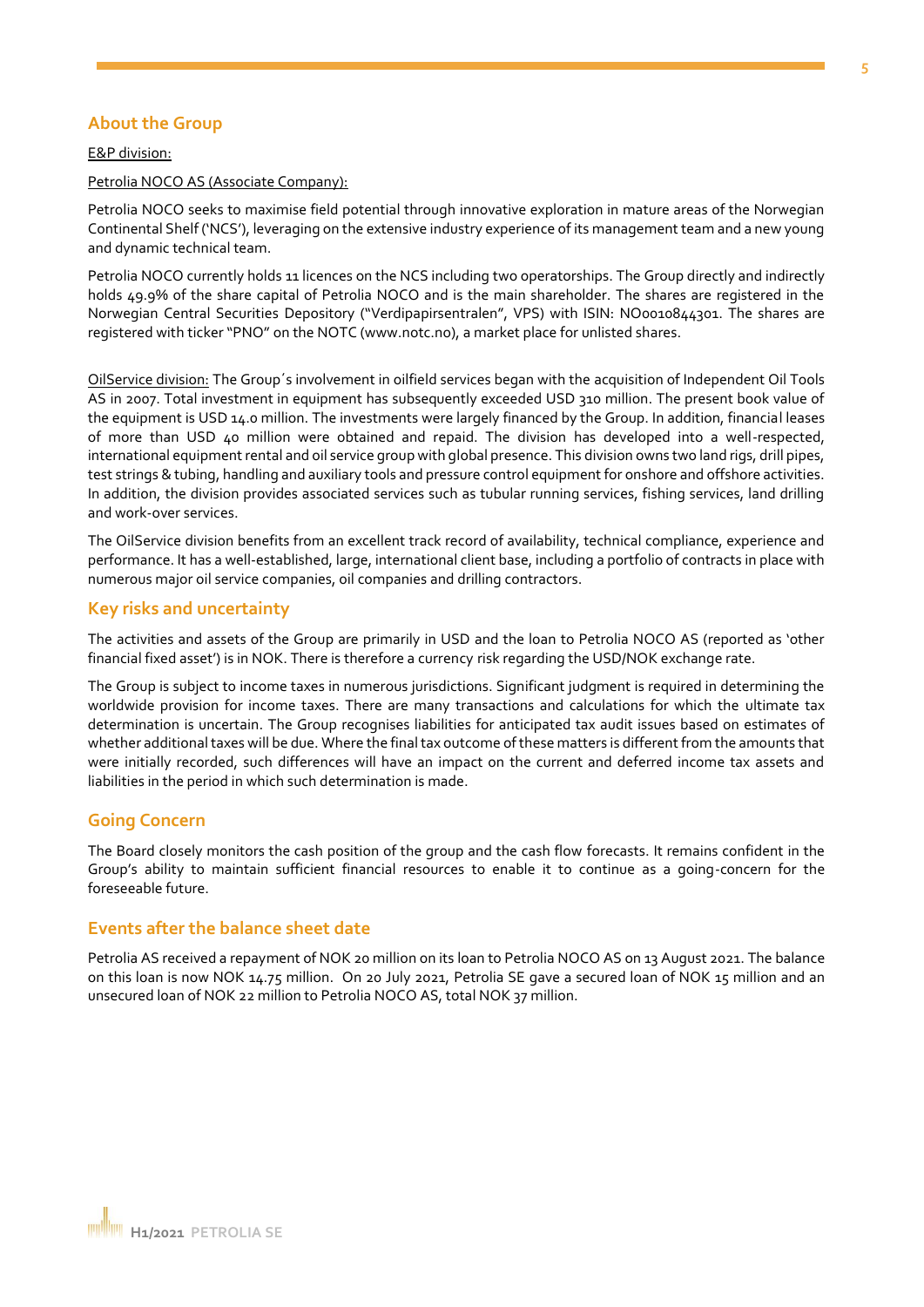## **Responsibility statement**

#### STATEMENT OF MEMBERS OF THE BOARD OF DIRECTORS AND OTHER RESPONSIBLE PERSONS OF THE COMPANY FOR THE INTERIM CONDENSED FINANCIAL STATEMENTS.

In accordance with Article 10, sections (3) (c) and (7) of the Cyprus Transparency Requirements (Securities for Trading on Regulated Market) Law of 2007 ("Law"), we the members of the Board of Directors and the other responsible persons for the drafting of the condensed consolidated interim financial statements of Petrolia SE for the period 1 January to 30 June 2021, confirm that, to the best of our knowledge:

- (a) The condensed consolidated interim financial statements for the period 1 January to 30 June 2021 that are presented on pages 7 to 11:
	- (i) were prepared in accordance with the International Financial Reporting Standards IAS 34 "Interim Financial Reporting", as adopted by the European Union, and in accordance with the provisions of Article 10, section (4), of the Law; and
	- (ii) give a true and fair view of the assets and liabilities, the financial position and the profit or losses of Petrolia SE; and
- (b) The Interim Management Report gives a fair review of the information required by Article 10, section 6 of the Law.

#### **Board of Directors, Petrolia SE, Limassol, Cyprus 26 August 2021**

Berge Gerdt Larsen

George Hadjineophytou

Sjur Storaas

Polycarpos Protopapas



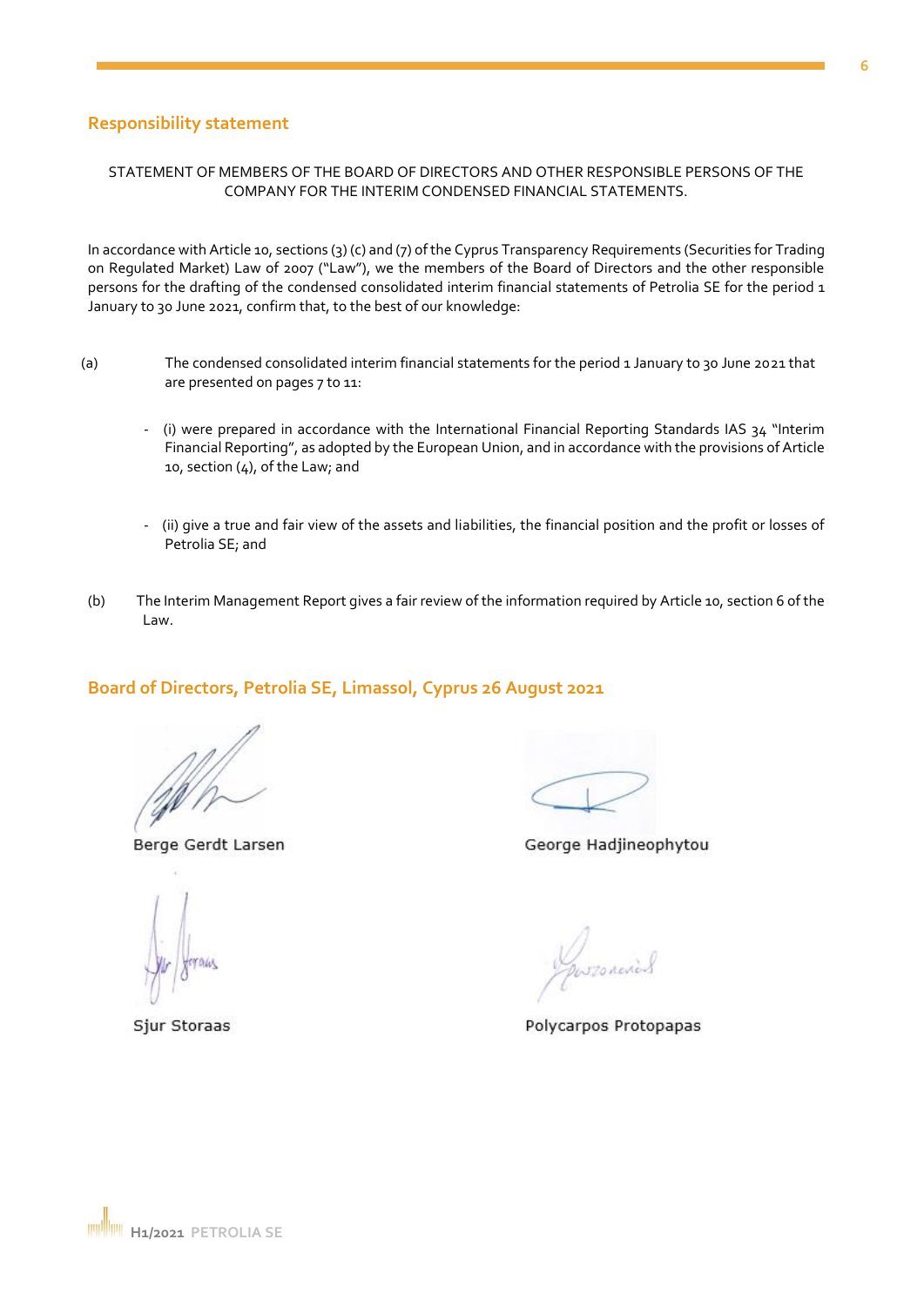# **Financial report first half-year 2021 – preliminary unaudited**

#### **Consolidated Statement of Comprehensive Income**

| All figures in USD (1,000)                   |                     |                     |
|----------------------------------------------|---------------------|---------------------|
|                                              | H <sub>1</sub> 2021 | H <sub>1</sub> 2020 |
| Operating revenue                            | 23,460              | 22,334              |
| Impairment of current assets                 | 677                 | $-1,038$            |
| Operating expenses                           | $-16,716$           | -15,582             |
| <b>EBITDA</b>                                | 7,421               | 5,714               |
| Depreciation                                 | $-4,161$            | $-4,135$            |
| Impairment                                   | $\Omega$            | O                   |
| <b>Operating profit</b>                      | 3,260               | 1,579               |
| Result from associated companies             | $-1,202$            | -728                |
| Interest income                              | 176                 | 287                 |
| Other financial income                       | $\Omega$            | O                   |
| Fair value through P&L                       | 50                  | -99                 |
| Interest cost                                | $-463$              | $-391$              |
| Other financial cost                         | $-20$               | -37                 |
| Currency loss                                | $-210$              | $-2,926$            |
| Profit/(loss-) before income tax             | 1,591               | $-2,315$            |
| Tax on result                                | $-500$              | $-571$              |
| Profit/(loss-) for the period                | 1,091               | $-2,886$            |
| Allocated to the majority                    | 928                 | $-2,750$            |
| Allocated to the minority                    | 163                 | -136                |
| Other comprehensive income                   |                     |                     |
| Currency translation differences             | 479                 | 820                 |
| Total other comprehensive income             | 479                 | 820                 |
| Total comprehensive income/(loss-) for the   |                     |                     |
| period                                       | 1,570               | $-2,066$            |
|                                              |                     |                     |
| Number of shares                             | 59,133,786          | 59,133,786          |
| Earnings/(loss) per share, basic (USD cents) | 1.57                | $-4.65$             |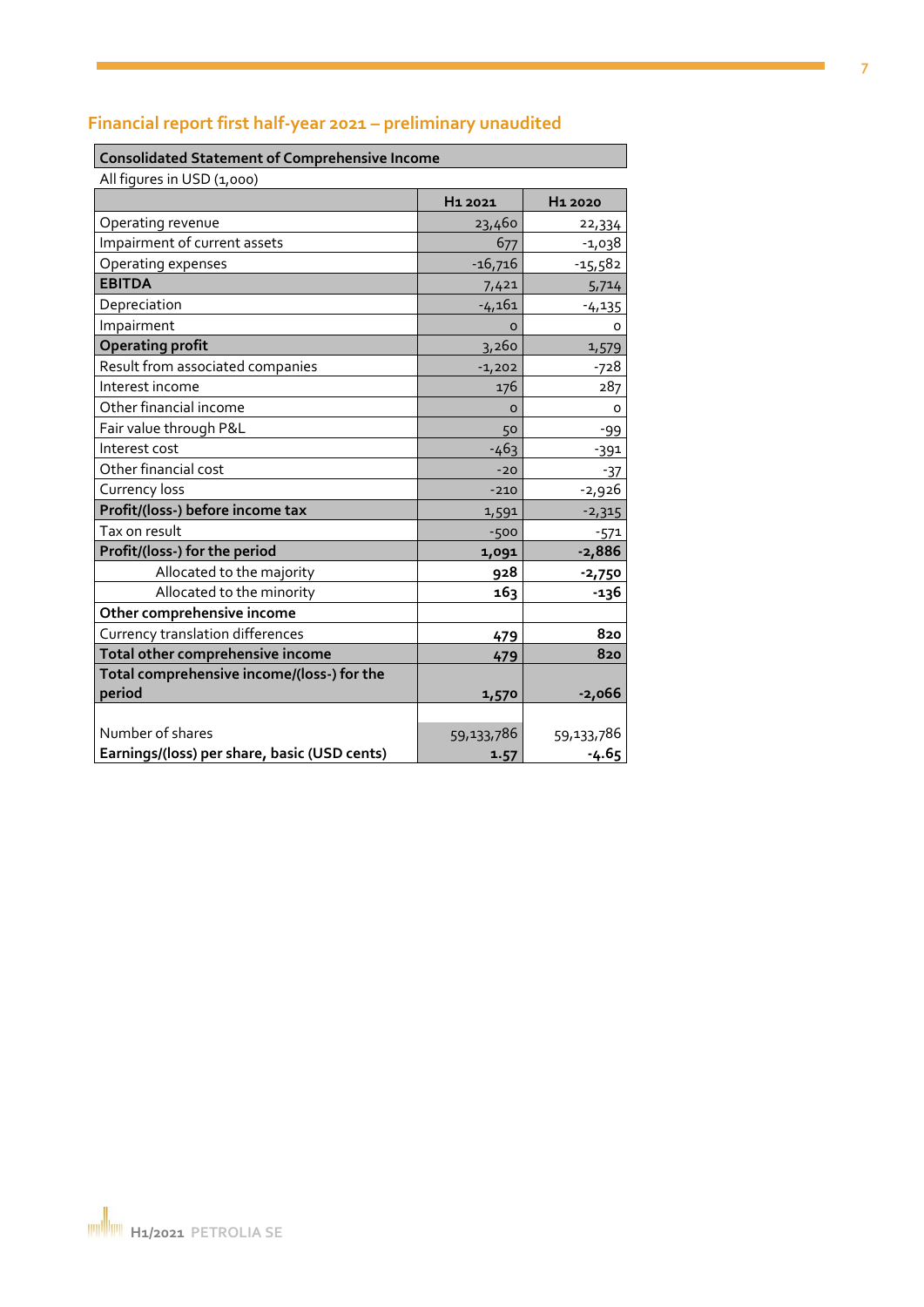## **Condensed Consolidated Statement of Financial Position**

All figures in USD (1,000)

|                                                    |            | Audited    |
|----------------------------------------------------|------------|------------|
| <b>Assets</b>                                      | 30.06.2021 | 31.12.2020 |
| Deferred tax assets                                | 418        | 424        |
| Right of use assets                                | 13,686     | 12,047     |
| OilService and other equipment                     | 13,972     | 14,771     |
| Land rigs                                          | 1,692      | 1,902      |
| Land and buildings                                 | 2,622      | 2,696      |
| Investments in associates                          | 3,690      | 2,491      |
| Other financial fixed assets                       | 4,281      | 6,417      |
| Restricted cash                                    | $\Omega$   | 29         |
| <b>Total non-current assets</b>                    | 40,361     | 40,777     |
| Inventory                                          | 1,759      | 1,870      |
| Accounts receivable                                | 10,842     | 10,325     |
| Other current assets                               | 2,389      | 2,135      |
| Financial asset at fair value through P&L          | 160        | 110        |
| Free cash                                          | 16,686     | 15,942     |
| Restricted cash                                    | 129        | 200        |
| <b>Total current assets</b>                        | 31,965     | 30,582     |
| <b>Total assets</b>                                | 72,326     | 71,359     |
|                                                    |            |            |
| <b>Equity and liabilities</b>                      |            |            |
| Share capital                                      | 5,913      | 5,913      |
| Other equity                                       | 34,738     | 33,394     |
| Majority interest                                  | 40,651     | 39,307     |
| Minority interest                                  | 1,773      | 1,547      |
| <b>Total equity</b>                                | 42,424     | 40,854     |
| Bond loan                                          | 4,620      | 4,620      |
| Other long-term liabilities                        | 11,848     | 9,869      |
| <b>Total non-current liabilities</b>               | 16,468     | 14,489     |
| Short-term portion of non-current liabilities      | 3,759      | 3,084      |
| Accounts payable                                   | 6,040      | 7,161      |
| Bank overdraft                                     | $\Omega$   | 104        |
| Other current liabilities                          | 3,635      | 5,667      |
| <b>Total current liabilities</b>                   | 13,434     | 16,016     |
| <b>Total liabilities</b>                           | 29,902     | 30,505     |
| <b>Total equity and liabilities</b>                | 72,326     | 71,359     |
| Total book equity per share (end of period shares) | 0.72       | 0.69       |
| Equity (total) ratio                               | 58.7%      | 57.3%      |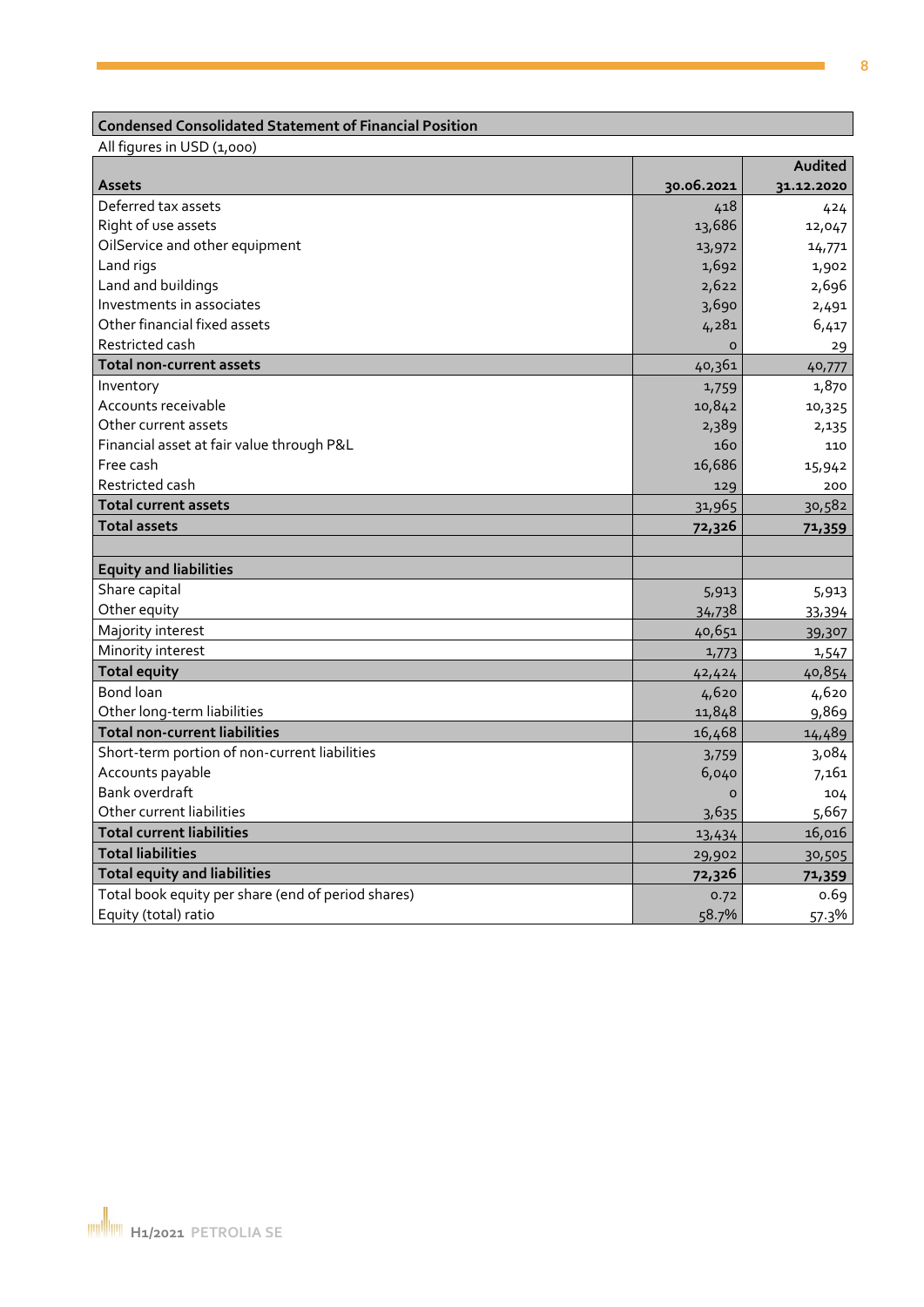#### **Condensed Consolidated Statement of changes in Equity**

All figures in USD (1,000)

|                                                   | H <sub>1</sub> 2021 | H <sub>1</sub> 2020 |
|---------------------------------------------------|---------------------|---------------------|
|                                                   |                     |                     |
| Equity period start 01.01                         | 40,854              | 41,396              |
| Total equity from shareholders in the period      | $\Omega$            |                     |
| Total comprehensive income/(loss-) for the period | 1,570               | $-2,066$            |
| Total change of equity in the period              | 1,570               | $-2,066$            |
|                                                   |                     |                     |
| <b>Equity at period end</b>                       | 42,424              | 39,330              |
|                                                   |                     |                     |

## **Condensed Consolidated Cash Flow Statement** All figures in USD (1,000) **H1 2021 H1 2020** Net cash flow from operating activities 5,091 6,531 Net cash flow from investing activities  $\begin{array}{ccc} -2,536 \end{array}$  -2,536 Net cash flow from financing activities  $\begin{array}{ccc} \hline & & -1,700 \\ \hline \end{array}$  -1,244 **Net change in cash and cash equivalents** 855 4,068 Free cash and cash equivalents at beginning of period 15,942 15,942 7,653 Exchange loss on cash and cash equivalents  $\overline{1}$   $\overline{1}$   $\overline{1}$   $\overline{1}$   $\overline{1}$   $\overline{1}$   $\overline{2}$   $\overline{1}$   $\overline{2}$   $\overline{1}$   $\overline{2}$   $\overline{1}$   $\overline{2}$   $\overline{1}$   $\overline{2}$   $\overline{1}$   $\overline{2}$   $\overline{1}$   $\overline{2}$   $\overline{1}$ **Free cash and cash equivalents at period end 16,686 11,537**

#### **Notes to the unaudited condensed consolidated figures:**

## Note 1 Applied accounting principles

This first half-year report is prepared according to the International Financial Reporting Standards (IFRS as adopted by the EU) and the appurtenant standard for interim reporting. The first half-year accounts are based on the current IFRS standards and interpretations and were approved by the Board on 26 August 2021.

This first half-year report is prepared according to the same principles as the most recent annual financial statements, but does not include all the information and disclosures required in the annual financial statements. Consequently, this report should be read in conjunction with the latest annual report for the Company (2020). Changes in standards and interpretations may result in other figures.

The same accounting principles and methods for calculation, which were applied in the latest annual report (2020), have been applied in the preparation of this interim report. The Company's accounting principles are described in detail in its annual report for 2020 which is available on the Company's website www.petrolia.eu.

The consolidated accounts are based on historical cost, with the exception of items required to be reported at fair value.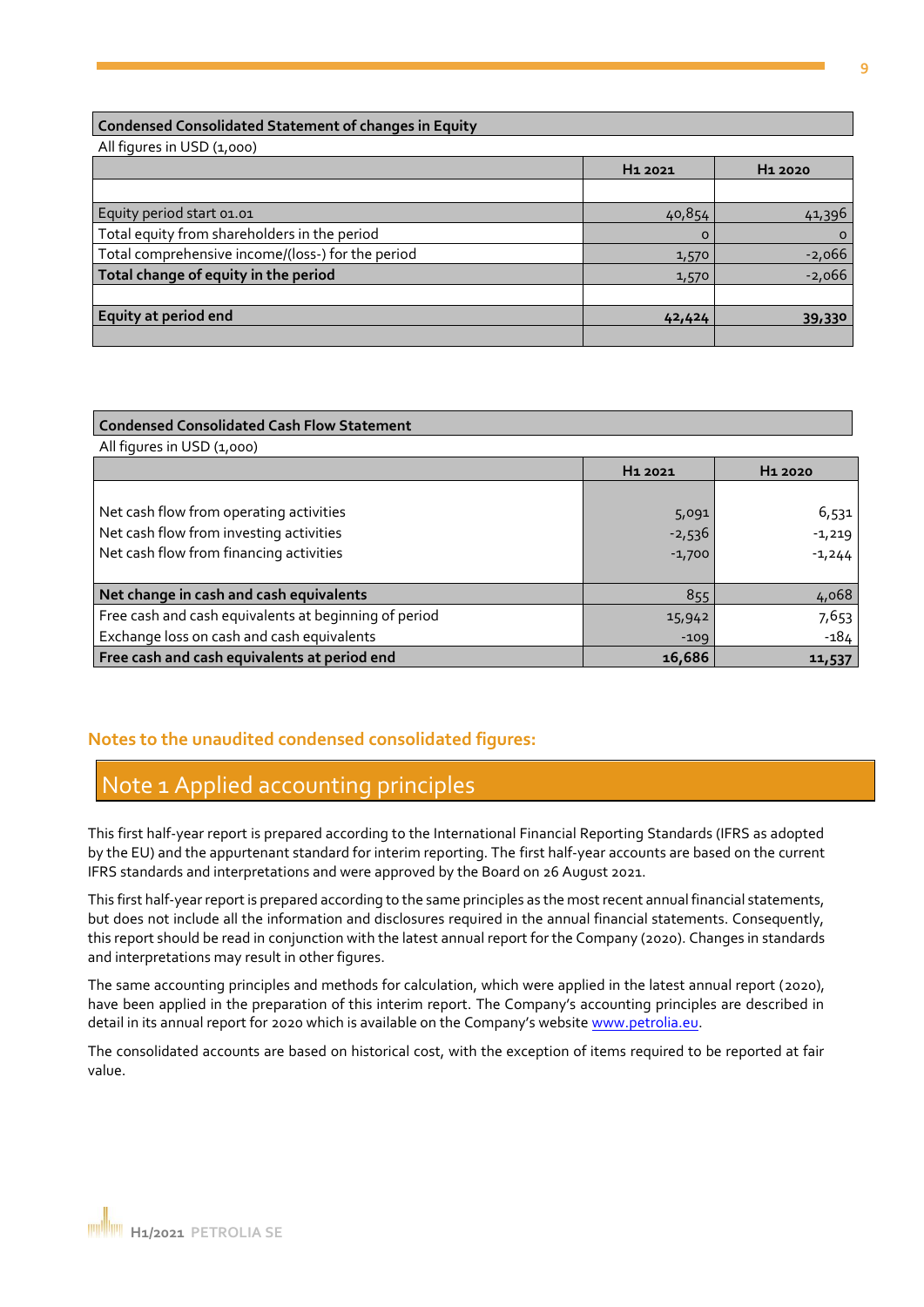# Note 2 Tangible fixed assets

The table below outlines the development of tangible fixed assets as of 30 June 2021:

|                                            | Drilling- and<br><b>Other</b> | <b>Right of</b><br><b>Use</b> | <b>Land rigs</b> | Land and<br>buildings | <b>Total</b> |
|--------------------------------------------|-------------------------------|-------------------------------|------------------|-----------------------|--------------|
| All figures in USD (1,000)                 | Equipment                     | <b>Assets</b>                 |                  |                       |              |
| Balance at 1 January 2021                  | 14,771                        | 12,047                        | 1,902            | 2,696                 | 31,416       |
| Acquisition cost at 1 January 2021         | 295,249                       | 21,959                        | 14,271           | 3,566                 | 335,045      |
| Purchased tangibles in 2021                | 1,978                         | 2,498                         |                  | 55                    | 4,531        |
| Disposal in 2021                           | $-628$                        | -4                            | O                |                       | $-632$       |
| <b>Translation differences</b>             | $-197$                        | 488                           | 0                | $-42$                 | 249          |
| Acquisition cost at 30 June 2021           | 296,402                       | 24,941                        | 14,271           | 3,579                 | 339,193      |
| Balance depreciation at 1 January 2021     | $-253,359$                    | $-9,894$                      | $-4,713$         | $-811$                | $-268,777$   |
| Balance impairment at 1 January 2021       | -27,119                       | -18                           | $-7,656$         | -59                   | $-34,852$    |
| Depreciation in 2021                       | $-2,519$                      | $-1,345$                      | $-210$           | $-87$                 | $-4,161$     |
| Disposal of depreciation in 2021           | 567                           | 2                             | O                | 0                     | 569          |
| Depreciation/impairment as at 30 June 2021 | -282,430                      | $-11,255$                     | $-12,579$        | $-957$                | $-307,221$   |
| <b>Carrying amount:</b>                    |                               |                               |                  |                       |              |
| Balance at 30 June 2021                    | 13,972                        | 13,686                        | 1,692            | 2,622                 | 31,972       |
| <b>Residual value</b>                      |                               |                               |                  |                       |              |

# Note 3 Investments in associates

| All figures in USD (1,000)     | Petrolia NOCO  |
|--------------------------------|----------------|
| Investments in associates      | <b>AS</b>      |
| Shareholding                   | 49.9%          |
| <b>Business address</b>        | Bergen, Norway |
|                                |                |
| Balance 1 January 2021         | 2,437          |
| Investments                    | 2,456          |
| <b>Translation differences</b> | 1,056          |
| Share of result                | $-2,259$       |
| Balance at 30 June 2021        | 3,690          |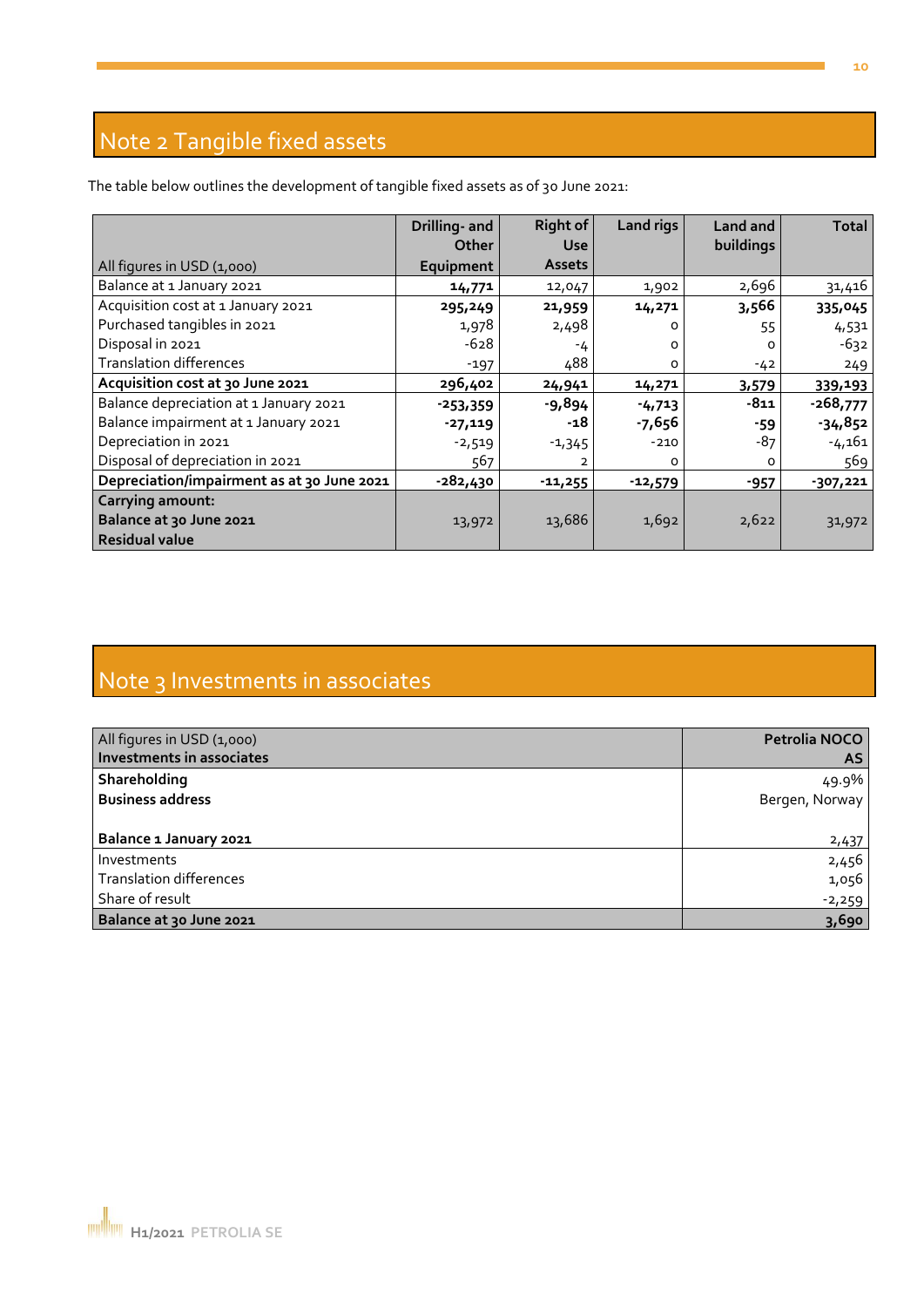# Note 4 Segment Information

|                            | H <sub>1</sub> 2021 |                 |              |        |        | H <sub>1</sub> 2020 |              |        |
|----------------------------|---------------------|-----------------|--------------|--------|--------|---------------------|--------------|--------|
| All figures in USD (1,000) | Rental              | <b>Services</b> | <b>Sales</b> | Total  | Rental | <b>Services</b>     | <b>Sales</b> | Total  |
| Norway                     | 6,650               | 1,104           | 307          | 8,061  | 5,057  | 1,429               | 478          | 6,964  |
| Europe outside Norway      | 3,145               | 1,175           | 710          | 5,030  | 2,070  | 1,158               | 4,538        | 7,766  |
| Asia and Australia         | 5,140               | 2,089           | 1,284        | 8,513  | 3,392  | 3,086               | 1,126        | 7,604  |
| Other countries            | 27                  | 24              | 1,805        | 1,856  |        |                     |              |        |
| Total                      | 14,962              | 4,392           | 4,106        | 23,460 | 10,519 | 5,673               | 6,142        | 22,334 |

#### **Oil & Gas**

Petrolia NOCO was awarded three new licences in January 2021 and now holds eleven licences on the NCS.

#### **OilService**

In 2021, the OilService division has seen increased activity following the increased oil price levels.

# Note 5 Legal disputes

There are no legal disputes.

# Note 6 Events after the balance sheet date

Petrolia AS received a repayment of NOK 20 million on its loan to Petrolia NOCO AS on 13 August 2021. The balance on this loan is now NOK 14.75 million. On 20 July 2021, Petrolia SE gave a secured loan of NOK 15 million and an unsecured loan of NOK 22 million to Petrolia NOCO AS, total NOK 37 million.

There have been no other significant events after the balance sheet date.